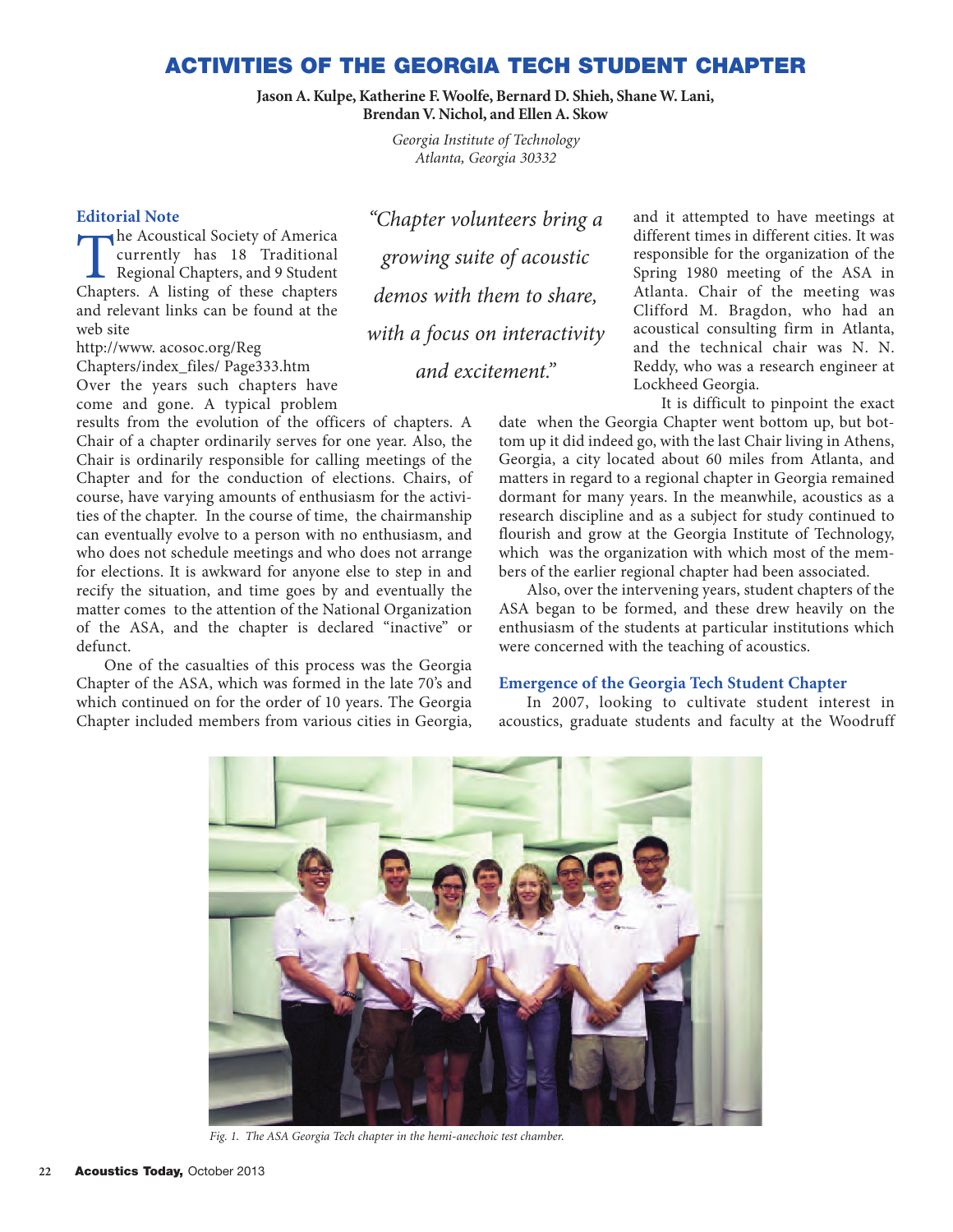

*Fig. 2. Demonstration of standing waves on a vibrating plate.*

School of Mechanical Engineering came together and founded the Georgia Tech Student Chapter of the ASA. Starting as a lecture series featuring local professors and industry professionals, the Georgia Tech student chapter has grown from a humble start to an organization with over fifty active members. In the last two years GT-ASA has continued to expand its chapter activities. Regular annual events now include social gatherings, a student conference,

field trips, and an educational outreach program featuring acoustics-related demonstrations for K-12 schools in the local Atlanta area.

As part of its core mission to increase interest in acoustics, the chapter invites professors and industry experts to give talks on a wide range of topics, including wave propagation, speech signal processing, residential noise control, acoustic consulting, and commercialization



*Fig. 3. Wave propagation demo at the 2012 KITES fair.*